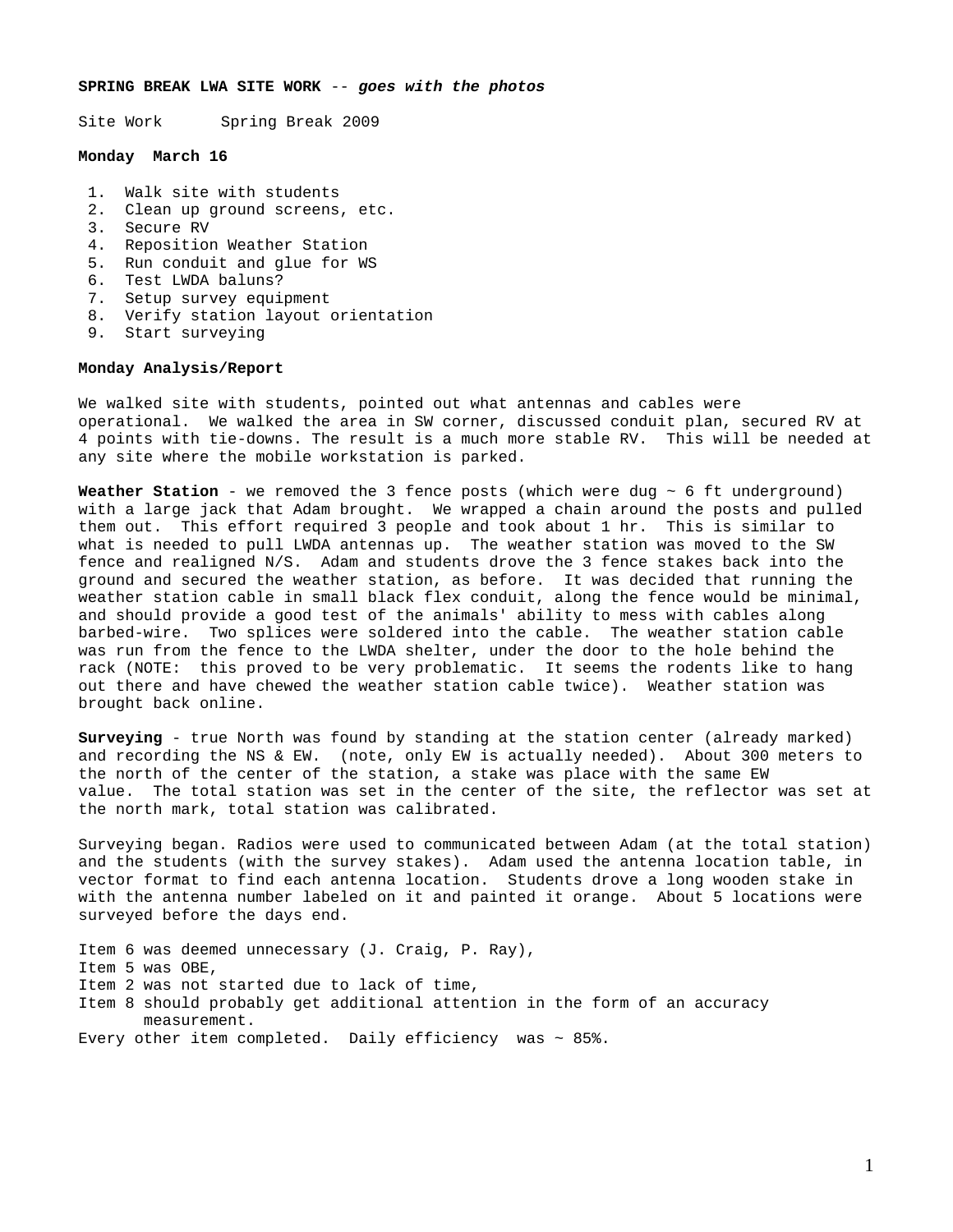## **Tuesday March 17**

1. Survey

2. Start junction box mods

#### **Tuesday Analysis/Report**

The morning was spent *surveying*. Although Adam and students found a quick method, it still took 5-10 minutes per location. One quadrant (~65 antenna locations) was surveyed. It should be noted that out of all the antenna locations surveyed, none appeared to be in burrowed soil. The rest of the day was spent completing item 2 (cleanup) from Monday.

Tooling was detailed for *junction boxes*.

Both items planned were completed. Daily efficiency, 100%.

### **Wednesday March 18**

- 1. Trench and conduit
- 2. First trench with straight conduit, continue if ok
- 3. If straight conduit is difficult, use flex conduit
- 4. Goal:

Two fully connected junction boxes with 3" conduit and 1" conduits. Gooseneck above ground for  $\sim$  9 antennas. Pull a test cable from junction box 1 to junction box 2 and then to each of the goose necks. Remove cable when done.

### **Wednesday Analysis/Report**

**Trenching –** Greg arrived with the smaller home-depot trencher and work began. Adam painted the area to be trenched with surveyor spray paint - according to CAD drawing (last leg of SW corner antennas). Adam and crew modified junction boxes, dug holes for both junction boxes, and trenched. The 3" straight conduit (sold in sticks) proved to be very difficult to glue and align in the trench.

The *decision* to use the *flexible hard conduit* (sold in rolls) would be necessary for the 1" trenches. It is recommended the 3" conduit also be changed to the hard flexible conduit. This will save enough man-hours to warrant the higher materials cost. Since the trenching can not be accomplished perfectly straight, many small pieces (glued) would be required to make small bends. The 1" hard flexible conduit worked well since one continuous piece is all that is needed between junction boxes and out to antennas.

After the 3" straight conduit was glued and installed, the 1" conduit out to antennas was run. The termination of the 1" conduit proved to work well and the design was validated. On the antenna end, water-tight flex conduit was used to stem up from the orange conduit (underground) to the antenna mast location (above ground). Approximately 3 ft was left on the end of the conduit to connect to the antenna mast. The trench and conduit stopped 1 ft from the antenna location. The end was sawed off for a future TBD connection. The trenching and conduit was completed by the days end.

Most of the time spent was fooling with the 3" straight conduit between junction boxes. This is why we are recommending the more expensive flexible hard conduit be used. (note from J. Craig: to save cost of material, some hybrid of flexible hard conduit and straight hard conduit may be used). The end of day arrived before any filling in of the dirt could begin.

All items complete except a portion of item 4. Daily efficiency, ~90%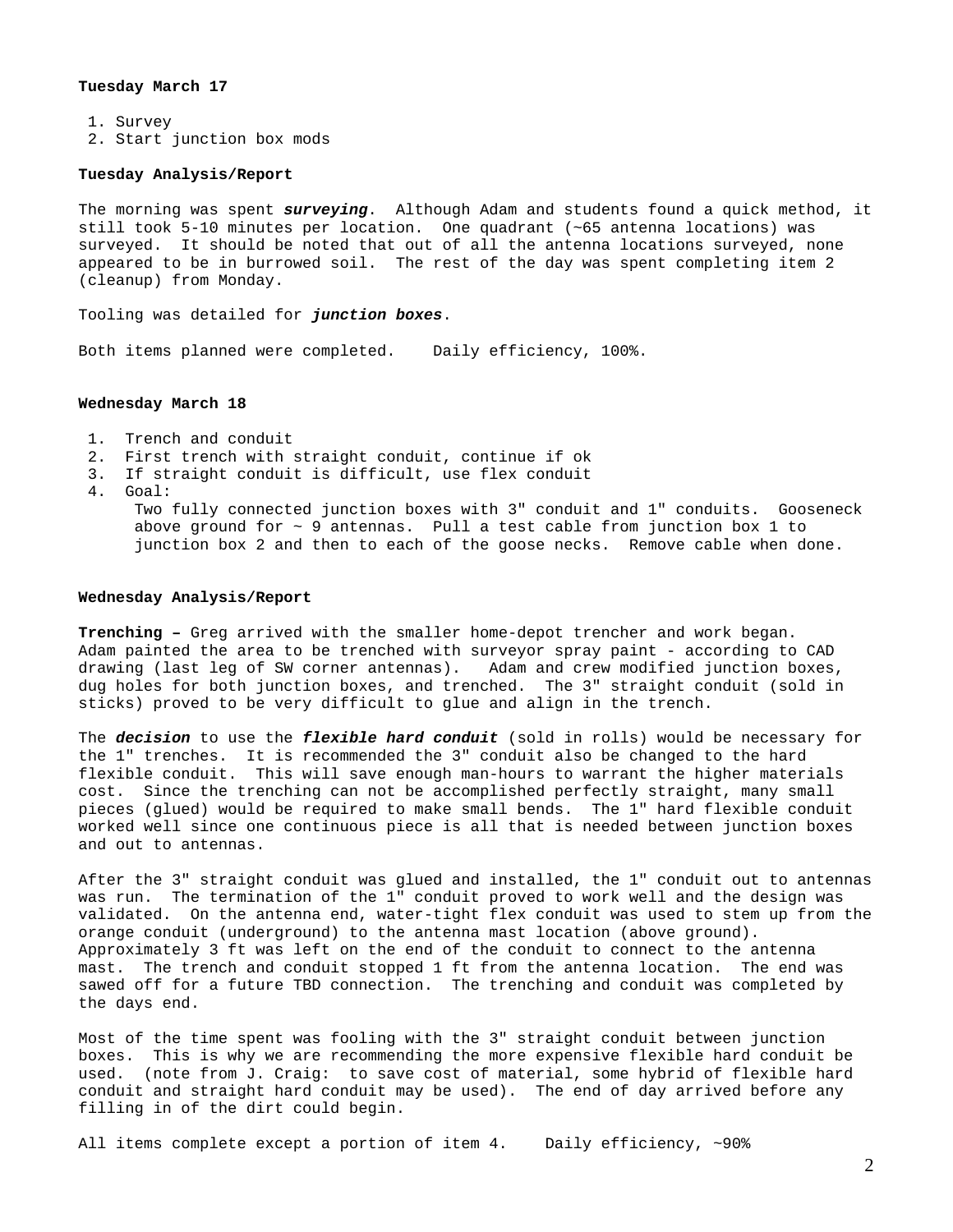## **Thursday March 19**

- 1) Install Oz-Post using post leveler (record deviation from vertical at top of mast) and sledgehammer. We may have to install a mast and use the post hammer to drive it down. I would like to install 4 Oz- Posts in different soil conditions, varying from solid (virgin) soil to heavily burrowed soil.
- 2) Install 5' masts and secure the collars. Record time, manpower, level of effort required to install.
- 3) Attach a rope to the top of the mast and use a spring tool to measure force applied. Record forces required to deviate the posts by some angle. (This is the step I am unsure about, maybe Walter can chime in here)
- 4) Install 8' pipe (5' above ground, 3' below ground) using post leveler and post driver in the same soil conditions as step (1).
- 5) Do measurement in step (3) on 3' buried posts.
- 6) Bury posts in heavily burrowed soil until they stabilize (might be 3', might be more). Record the depth at which the post seems to be stable, repeat test (3).
- 7) As time permits, secure a road sign size piece of plywood onto the posts and leave it for durability test. (Record angle and any movement, etc so we can compare the results over long time scales)

#### **Thursday Analysis/Report**

Morning and early afternoon was spent filling in the trenches with shovels. We note that this work must be minimized by using machinery; many trenchers have a shovel that scrapes the dirt back into the trench. Strings were pulled out to every antenna location for cable pulling. The "fish-tape" worked extremely well for feeding strings and cables into the conduits. A better spool should be procured as the current one tends to bind up. A single cable was pulled by fish- tape through junction box 1 to 2, in 3" conduit. The string was used to pull the cable from box 2 to an antenna location. It was extremely *easy* to pull cables through the junction box system. The *only real concern* left in the conduit design is if 28 cables can be pulled easily in the 3" conduit.

**Oz-Post testing began.** We took our time to maximize our confidence in the results. *Item 1* - No deviation from vertical (at least measurable with a level along multiple points in the mast). We did spend a lot of time checking the level during the pounding process. We used a mast/pipe and post driver. One person would hammer a few times, one person would check the level and readjust. This process repeated for about 15 minutes to get the Oz-Post completely driven into the ground. The Oz-Post in heavily burrowed soil provided no stability (can pull out by hand). *Item 2* - This was OBE since OzPost was out of stock on the correct collar driver tool. We pounded the collar down with hammers and it took a while. *Item 3* - upon inspection, the OzPost seemed to be very solid in all the soil points (except heavily burrowed) tested. We attached masts and pulled 50 lbs of force, measuring the movement. 48" from the ground, the post moved 1/4" in the direction of 50 lbs of tension. This is not significant enough to cause any concern. The Oz-Post performed so well that one was installed in an actual antenna location to see if there were any issues. After the collar was installed, torsional testing was conducted and determined to be no threat. The mast did not budge, even with a pipewrench torqued on it.

*Items 4 & 5* were deemed unnecessary (J. Craig)